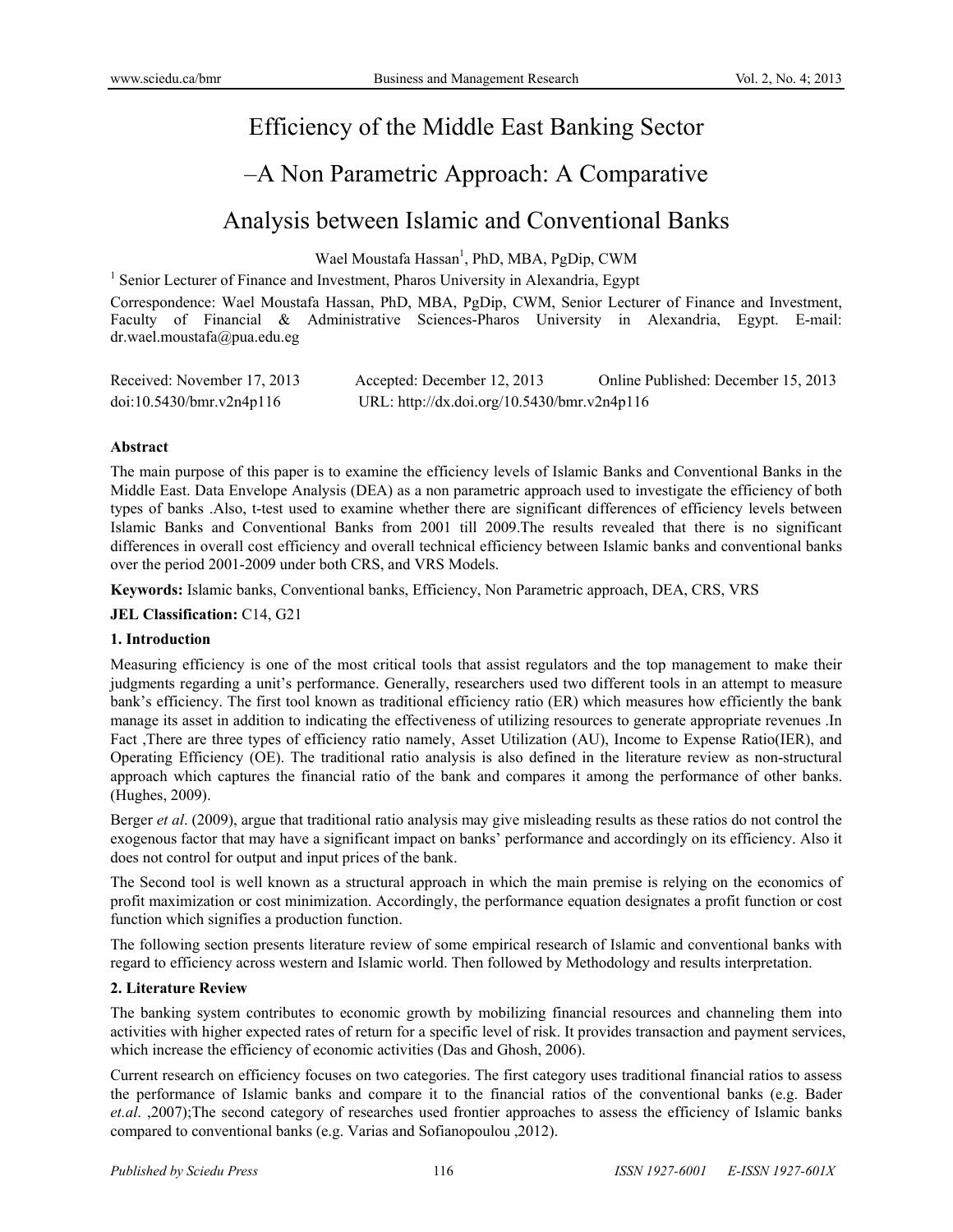Iqbal and Molyneux (2005) argued that utilizing frontier methods are thought to be more efficient than traditional financial ratios, as these approaches use statistical methods that eliminate the impact of differences in prices of input and output in addition to any other exogenous market variables that may have an impact on the performance of the organization.

There are enormous researches on bank efficiency that discuss different aspects of efficiency. This researches focused on conventional banks and other focused on Islamic banks and other compare the efficiency levels of both Islamic and Conventional Banks .

Mokhtar et al. (2008) stated that efficiency measurement is an important side of inspecting and examining the performance of any organization. As there are three ways to measure efficiency: maximization of output, cost minimization, and maximization of profit. In this context, Kumbhakar and Lovell (2003),argued that the organization can be considered as a technically efficient if it is able to acquire maximum outputs from given inputs or minimize inputs utilized to yield a specific level of outputs. On the other hand the allocative efficiency can be related to the optimal combination of inputs and outputs at a given price to maximize profit.

Samad (1999) investigated the efficiency of the Malaysian Islamic banks compared to conventional bank using Date Envelop Analysis. During the period of 1992 to 1996 the results show that the managerial efficiency of the conventional banks was higher than that of the full-fledged Islamic bank. Also, the average utilization rate of the Islamic bank is lower than that of the conventional banks. Similarly, the profits earned by the full-fledged Islamic bank either through the use of deposit or loanable funds, or used funds are also lower than the conventional banks, reflecting the weaker efficiency position of the full-fledged Islamic bank. In contrast, the productivity test by loan recovery criteria indicates that the efficiency position of the full-fledged Islamic bank seems to be higher and bad debts as a percentage of equity, loans, and deposits also show a clear superiority over the conventional bank peers.

Hussein (2003) examined the efficiency of 17 Islamic Sudanese banks from cost perspective. In this research a stochastic cost frontier approach was used to measure the cost efficiency of these banks over the period from 1990 to2000.The sample categorized into small banks and large banks. Another categorization were used based on the ownership into state owned banks and foreign banks in addition to classification based on the proportion of Musharaka and Mudaraba finance comparing the total assets. The results of this study reveal that smaller banks are more cost efficient than larger banks; however from the ownership perspective , the results reveal that foreign owned banks are more cost efficient than the state owned bank. According to the proportion of both Musharaka and Murabaha finance relative to total assets, the results suggest that banks which hold high level of Musharaka and Murabaha finance have efficiency advantage compared to banks who hold low level of Musharaka and Murabaha finance relative to total assets.

Al-Jarrah and Molyneux (2003) employed the (SFA) and Fourier-Flexible (FF) form to investigate the efficiency of the banking system in four Arabian countries namely Jordan, Egypt, Saudi Arabia and Bahrain. The sample comprises 82 banks over the period 1992-2000. Several variables used to evaluate its effect on bank's efficiency, these factors are: asset quality, capital level, and environmental variables such as bank size, market characteristics, geographic position, and liquidity ratios. The results revealed that larger banks seem to be more profit efficient in general. The results show that the efficiency scores ranged from 56 percent for investment banks to 75 percent for Islamic banks. In addition, large banks seem to be more profit efficient. In addition, Bahrain was the most cost efficient while Jordan was the least. In general, Islamic banks are the most profit efficient while investment banks are the least efficient. And profit efficiency of Arabic banking system not only has not witnessed significant changes over 1993-1999 but also has experienced a fall in profit efficiency in 2000.

Mokhtar, Abdullah and AI-Habshi (2006) investigated the technical and cost efficiency of the full-fledged Islamic banks, Islamic windows and conventional banks in Malaysia over the 1997-2003 periods using the Stochastic Frontier Approach. The results show that, on average, the efficiency of the overall Islamic banking industry has increased during the period of study while that of conventional banks remained stable over time. However, the efficiency level of Islamic banking is still lower than that of conventional banks. The study also reveals that full-fledged Islamic banks are more efficient than Islamic windows, while Islamic windows of foreign banks tend to be more efficient than those of domestic banks.

Sufian (2007) investigated the efficiency of Islamic banking sector in Malaysia over the period from 2001till 2005 . The non-parametric approach were used which represented in this study by Data Envelope Analysis (DEA).The findings revealed that scale inefficiency lead and govern pure technical inefficiency in Malaysian Islamic Banking Sector .From technical efficiency perspective the results suggest that foreign banks have higher technical efficiency rather than local banks. The main critique of this study is that he author linked some accounting measures of banks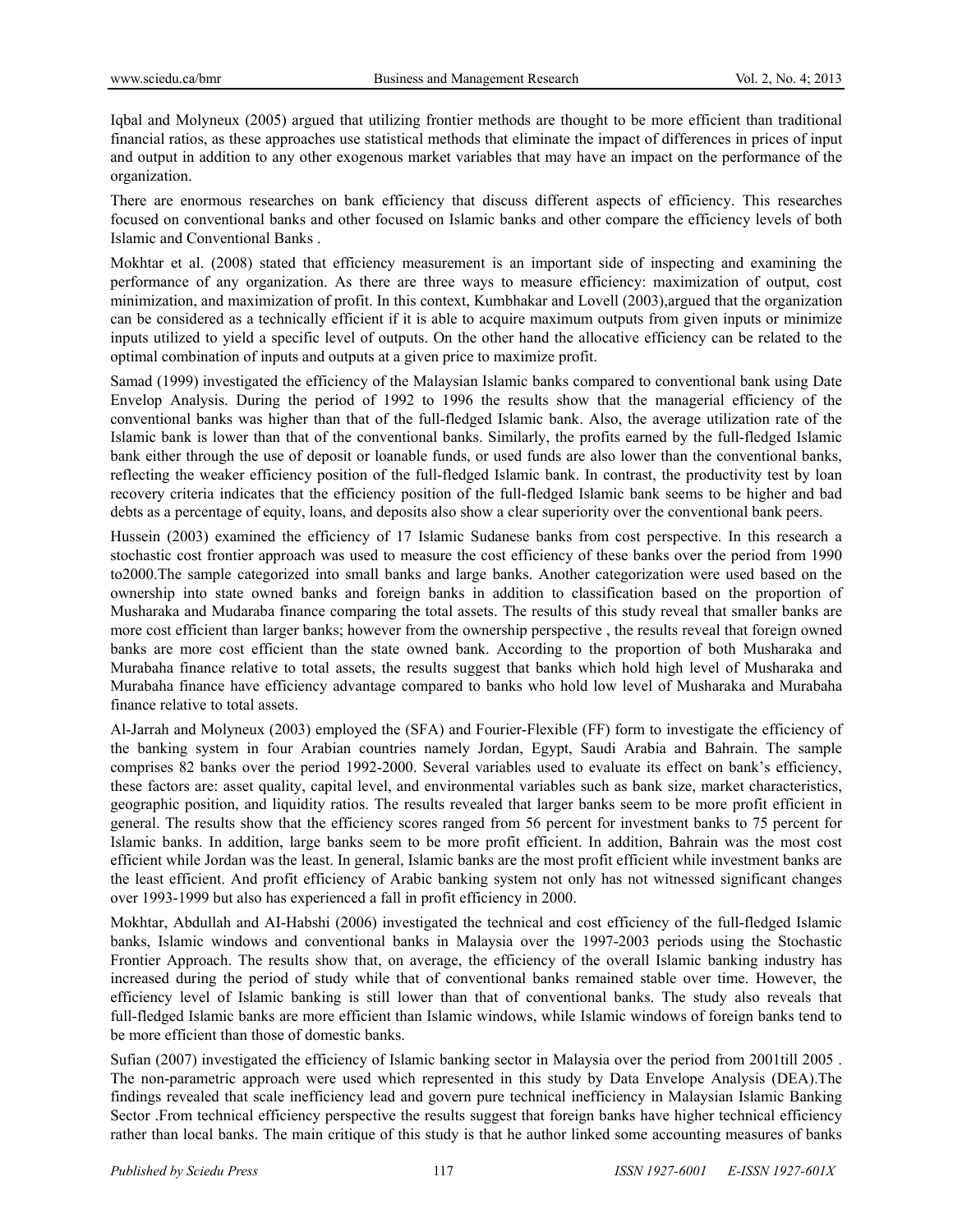performance to the efficiency score of the DEA model. The results confirmed that the market share and bank size have a significant impact on bank's efficiency. In addition, the results revealed that technical efficiency is positively and significantly correlated to scale and pure technical efficiency. The results confirmed that dominant impact of the scale efficiency over pure technical efficiency in explaining the technical efficiency of Malaysian Islamic banks .As the local banks have large market share and at the same time have a high level of non-performing loans accordingly low level of efficiency comparing to foreign bank which have low market share.

Kamaruddin, et al. (2008) investigate cost and profit efficiency of full-fledged Islamic banks and Islamic window operations of domestic and foreign banks using non parametric approach Data Envelopment Analysis (DEA).The results show that Islamic banking operators are relatively more efficient at controlling costs than at generating profits. The main contributor for cost efficiency of domestic and foreign banks comes from resource management and economies of scale respectively. The authors argue that, the lower cost efficiency scores of Islamic banking operations compared to the conventional banks in Western countries could also be due to several reasons. First, the ratio of cost to income for banks increases following increases in both staff costs and overheads. This reflects higher remuneration packages offered to retain expertise in Islamic banking since staff shortage in Islamic banks is a real problem. Banks would have incurred greater costs in order to have greater marketing and promotional activities and higher investment in technology. Some banks might have adopted stricter provisioning and classification policies for non-performing loans to further strengthen their balance sheets.

Hassan, et al. (2009) investigate the differences in mean cost, revenue and profit efficiency scores of conventional versus Islamic banks and examine the effect of size and age on cost, revenue and profit efficiency of the sampled banks. The sample comprises 40 banks in 11 Organisation of Islamic Conference (OIC) countries over the period 1990-2005 using The DEA nonparametric efficiency approach. The Results show that, there are no significant differences between the overall efficiency of conventional and Islamic banks. However, it was noted that, on average, banks are more efficient in using their resources compared to their ability to generate revenues and profits. The authors argue that there is substantial room for improvement in cost minimisation and revenue and profit maximisation in both banking systems. The results also show that, the size and age factors did not have a significant effect on the efficiency scores in both banking streams.

AlKhathlan and Abdul Malik (2010) used DEA evaluate the relative efficiency of Saudi Banks using annual data from 2003 through 2008 the study cover only ten out of twelve commercial banks operating in Saudi Arabia .The empirical results confirmed that majority of Saudi banks efficiently managed their financial resources and the mean efficiency during the year 2007 was 86.17% and 93.97% as per CCR and BCR approach respectively. In 2007, the results show that five banks as per the CCR Score and six banks as per BCC Score were positioned on the efficient frontier. The empirical results indicate that ARB and BSF should be benchmarked or peer to other Saudi banks as they were the only banks found to be on the efficient frontier using both CCR and BCR models. NCB being the only bank found to be less efficient compared to the other banks in terms of CCR and BCR models.

In the light of measuring the efficiency of conventional banks .Schure, et al. (2004) assesses the efficiency of the European banking sector in the 5-year period over the period between 1993–1997. The datasets comprise 5 years of observations on 1347 savings and 873 commercial banks. They use the new recursive thick frontier approach (RTFA) method to measure the efficiency of EU banks. The findings revealed that the managers of large commercial banks are, on average, more successful in controlling costs than managers of small commercial banks. A similar relationship does not hold for savings banks. A possible reason for this result is that large commercial banks are more often publicly listed accordingly; the senior managers are required to defend themselves in front of the shareholders by controlling cost to the minimum level and increasing profitability to the maximum level. Another potential reason could be that savings and small commercial banks typically operate in highly localized and noncompetitive banking markets, while the relevant banking market of a large commercial bank is typically larger and more competitive (so that their managers face more pressure to cut costs). As a result the managerial inability to control costs (X-inefficiency) is with 17–25% the main source of bank inefficiency in the EU.

Arif and Can (2008), investigate the cost and profit efficiency of 28 Chinese commercial banks for the period 1995–2004, and examined the influence of ownership type, size, risk profile, profitability and key environmental changes on the bank efficiency using a Tobit regression. They argue that "profit efficiency levels are well below those of cost efficiency. This suggests that the most important inefficiencies are on the revenue side. The study also revealed that the joint-stock banks (national and city-based), on average, appear to be more cost-and-profit-efficient than state-owned banks while medium-sized banks are significantly more efficient than small and large banks.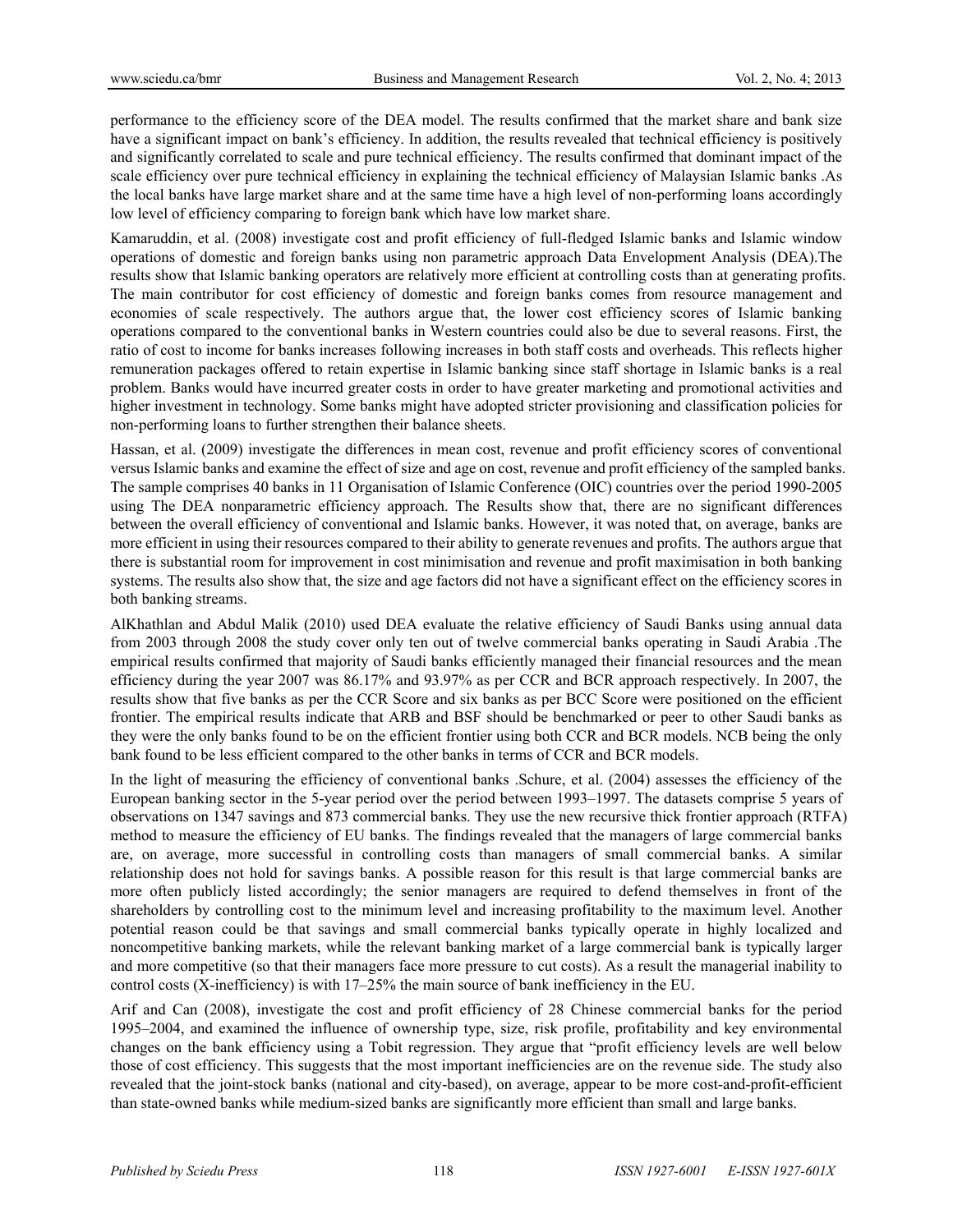Pasiouras (2008) used data envelopment analysis (DEA) to investigate the efficiency of the Greek commercial banking industry over the period 2000–2004. This study construct four models based on the intermediation approach but different inputs/outputs combinations are examined so as to explore the impact of credit risk and off-balance sheet activities on bank efficiency. The results indicate that the inclusion of loan loss provisions as an input increases the efficiency scores, but off-balance sheet items do not have a significant impact. The differences between the efficiency scores obtained through the profit-oriented and the intermediation approaches are in general small. Banks that have expanded their operations abroad appear to be more technical efficient than those operating only at a national level. Higher capitalization, loan activity, and market power increase the efficiency of banks. The number of branches has a positive and significant impact on efficiency, but the number of ATMs does not.

Mostafa (2009) investigates the efficiency of top Arab banks using two quantitative methodologies: data envelopment analysis (DEA) and neural networks. The study uses a probabilistic neural network (PNN) and a traditional statistical classification method to model and classify the relative efficiency of top Arab banks. The results indicate that out of the 85 banks in the data set only eight are efficient. Of these, the one that appears more frequently as peer (i.e. benchmark) is International Banking Corporation, Bahrain (80 times) followed by Al-Rajhi Bank, Saudi Arabia (36 times) followed by Egyptian American Bank, Egypt (35 times). The results also, revealed that the predictive accuracy of NN models is quite similar to that of traditional statistical methods. The study shows that the NN models have a great potential for the classification of banks' relative efficiency.

# **3. Research Methodology**

Generally, there are two methods to measure efficiency; parametric and nonparametric techniques. Berger and Humphery (1997), argue that there is no consent in the literature to prefer one method to another in order to find out the preeminent way to develop frontier against which relative efficiencies are measured. On one hand the most frequent and well known non-parametric techniques in measuring efficiencies are Data Envelope Analysis (DEA), and the Free Disposal Hull (FDH), and on the other hand the most common parametric techniques are the Stochastic Frontier Approach (SFA), the Thick Frontier Approach (TFA) and the Distribution Free Approach (Al-Jarrah, 2007).

There are some advantages of non-parametric techniques over parametric techniques .The non-parametric techniques don't require a prior assumption about error or specification of functional form for production. Alternatively, the parametric techniques require a specification of functional form of production, cost, and profit in addition to assumption about error. In addition, the non-parametric techniques have been criticized for confusing estimation of efficiency with specification error. (Al-Jarrah, 2007).

As long as there is no accord among researchers regarding the best technique to develop most accurate frontier that be able to measure the efficiency level , Bauer et al.( 1997) , suggest that it should be a set of consistency conditions derived from different approaches and if such efficiency estimates are consistent across different methodologies hence these measures will be considered as a reliable methods to measure efficiency levels .Accordingly regulator , top management and decision makers count on these measures .

To measure the efficiency for the Islamic and Conventional Banks Middle East Banks in this study, The Data Envelope Analysis (DEA) will be used in this research for the following reasons:

1) It does not require specifying the functional form or distributional forms for errors (Coelli and Perelman, 1999).

2) It has been used by several researchers (i.e. Samad (1999); Das and Ghosh (2006); Arif and Can (2008); Pasiouras (2008); Mostafa (2009); Hassan, et al. (2009); AlKhathlan; Abdul Malik (2010) and Hassan (2013)

3) Hassan (2013), argued that that DEA is a more robust approach for efficiency assessment as it measures the relative efficiency of each production unit with regard to the efficient frontier that is constructed from the actual data.

# *3.1 DEA Approach*

The Data Envelope Analysis (DEA) was first introduced by Farell (1957) as an attempt to explore the importance of measuring the productive efficiency of an industry for economic theorist and policy makers .DEA is a linear programming statistical tool for frontier analysis of inputs and outputs. DEA compares each producer unit with the optimal producer unit to find out the inefficiency level of each producer. This producer unit called Decision Making Unit (DMU). The main concept of DEA is that each DMU has a function of converting a set of inputs into a set of outputs. Accordingly the optimal or the best Decision Making Units is the one which is capable of producing highest level of inputs with the lowest level of inputs or using the optimal combination of inputs. Then compare all decision making unit with other relative DMU to find out whether there is inefficiency or not by allocating a score to each DMU ranging from one to zero. The interpretation of this score is that when DEA assigned DMU a score equal to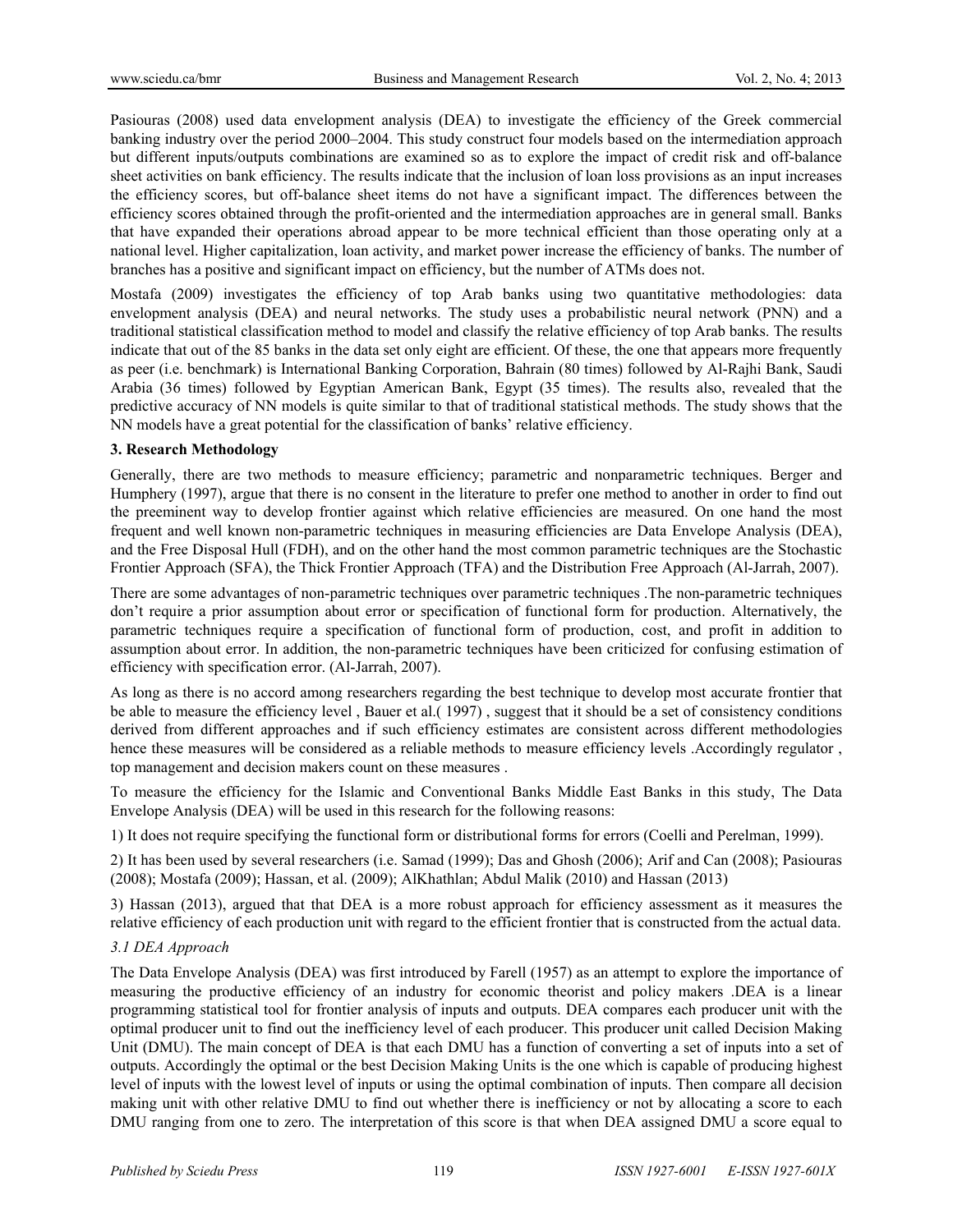one, this mean that the comparison of this DMU with other relevant unit does not present any indication or proof of inefficiency. The score reveals the radiating distance from the estimated production frontier to the DMU under the attention.

The main objective of DEA is to build a frontier determined by a set of efficient decision making units (DMUs). The DMUs are those which lie on the frontier. DEA Compare each DMUs with the best DMU. The production process of each DMU is to take a set of inputs in order to generate a certain level of output. Accordingly, when the researcher apply this idea on Banks, The DEA will determine which bank are most efficient and will attempt to determine which bank are inefficient as DEA develop the frontier of observed input and output ratios using linear programming techniques (Fare et al ., 1985). The main rationality of this method is that if a given Bank -I is able to generate (O) units of outputs with (X) inputs, therefore other banks should also be capable of producing the same, provided that they are operate efficiently. Likewise, If Bank II is able to generate certain units of outputs then other banks should be capable of producing the same, too. Bank -I and Bank-II and other banks are called the best Decision Making Units. (DMUs).

The main advantages of using DEA to measure Efficiency is that DEA allows calculating parameters, such as overall cost efficiency, technical and allocative efficiency .Also, it helps in understanding and computing the pure technical, and scaling efficiencies. Technical efficiency (TE) refers to the capability of a decision making unit to yield the maximum outputs at a given level of inputs, or capability to utilize the minimum level of inputs at a given level of outputs. Allocative efficiency (AE) refers to the capacity to choice the optimum mix of inputs in light of given prices so as to yield a given level of outputs. The level of overall cost efficiency (CA) is the product of technical and allocative efficiency. The TE measure can be additional breakdown into pure technical efficiency (PTE) and scale efficiency (SE).

The fundamental DEA model was introduced by Charnes *et al* (1978) and is called the CCR model. The CCR model is used only in problems with constant returns to scale (CRS). This approach is used when all DMUs are operating at optimal scale regarding perfect competition, same advanced technologies and no constrains whatsoever for availability of resources for equally usage. By applying the property of duality that characterizes linear programming, the CCR model can take the following form,

$$
\min_{\theta, \lambda} \theta
$$
  
Subject to:  

$$
-y_i + \text{Y} \lambda \ge 0
$$
  

$$
\theta x_i - \text{X} \lambda \ge 0
$$
  

$$
\lambda \ge 0
$$

Where  $\theta$  is a parameter that represents technical efficiency and  $\lambda$  is a vector that corresponds to peer weights. As long as all DMUs are not operating at an optimal working environment which called optimal scale, The second assumption of the DEA as an extension to CRS model introduced by Banker, Charnes and Cooper(1984), taking into consideration variable returns to scale(VRS). Banker *et al* (1984) extended the CRS model with the purpose of resolving problems with variable returns to scale (VRS) adding one constraint  $(N1\lambda = 1)$  to make sure that an inefficient Decision Making Unit is only judged against Decision Making Units of similar size, and consequently presents basis for measuring economies of scale and presenting more accurately efficiency score :

$$
\min_{\theta, \lambda} \theta
$$
  
Subject to:  

$$
-y_i + \mathbf{Y}\lambda \ge 0
$$
  

$$
\theta x_i - \mathbf{X}\lambda \ge 0
$$
  

$$
\mathbf{N}\mathbf{1}^{\prime} \lambda = 1
$$
  

$$
\lambda \ge 0
$$

Where N1 is an NX1. The Variable to scale pattern has the most frequently used specification since 1990's (Coelli ,1996). The main logic behind VRS model is that if there is a discrepancy between efficiency score under CRS and efficiency score using VRS this means that there is a scale efficiency effect. Hence, the VRS allow understanding the scale efficiency effect by decaying Technical efficiency into two elements, Pure Technical efficiency and Scale efficiency.

There are three approaches to use DEA model: First approach is input-oriented approach which pursues to minimize the input as much as possible to yield a specific level of output. The second approach is the output oriented approach which targets to maximize the output as much as possible at a prearranged or specified level of inputs. The third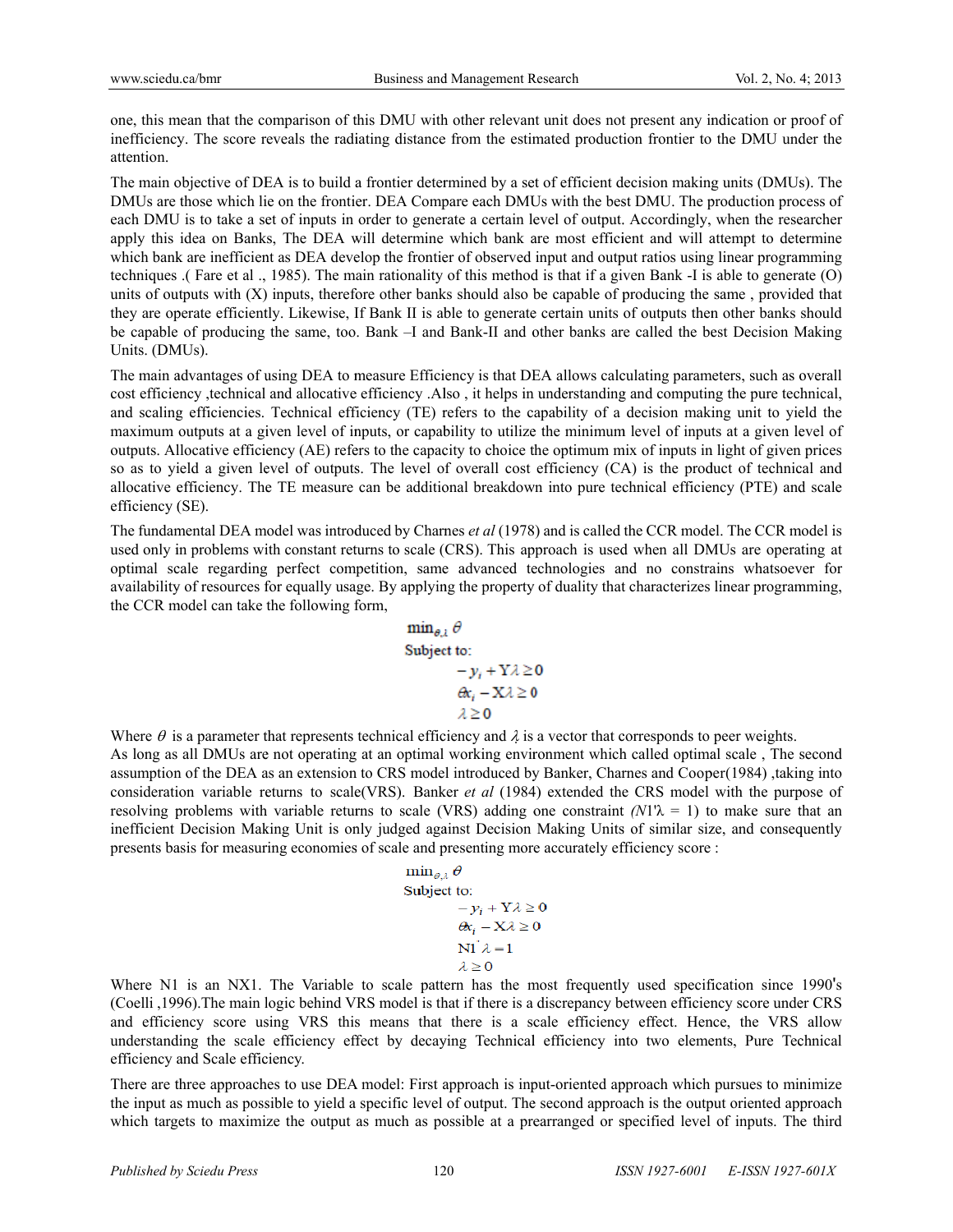approach is the additive approach which handles the problem of input surplus and output deficit concurrently in a manner that maximizes both. In this paper the author used input-oriented approach which is appropriate to banks in the Middle East .As most banks' managements prefer to set targets and utilize minimum resources to achieve such targets.

# *3.2 Research Question*

To address the problem of efficiency of Islamic banks comparing to conventional Banks the following research question is seeking an answer through testing research hypotheses.

*Are there significant differences between Islamic Banks and Conventional Banks in the Middle East with regard to different types of efficiencies?* 

# *3.3 Research Hypotheses*

In this research, five null hypotheses will be examined to answer the research question, these hypotheses are as follows:

H01: There is no significant difference between cost efficiency level of Islamic Banks and cost efficiency level of Conventional Banks.

H02: There is no significant difference between allocative efficiency level of Islamic Banks and allocative efficiency level of Conventional Banks.

H03: There is no significant difference between technical efficiency level of Islamic Banks and technical efficiency level of Conventional Banks.

H04: There is no significant difference between scale efficiency level of Islamic Banks and scale efficiency level of Conventional Banks.

H05: There is no significant difference between pure technical efficiency level of Islamic Banks and pure technical efficiency level of Conventional Banks.

### *3.4 Data and Sample*

The data comprises Islamic and conventional banks in the Middle East region which are extracted from Bank-Scope data-base that cover the period from 2001 to 2009. The countries included in the sample are : Bahrain , Egypt , Jordan , Kuwait , Lebanon, Oman , Qatar , Saudi Arabia , united Arab Emirates ,Yemen , Iran and Iraq. The sample size as per data availability for commercial banks (Islamic and conventional) through BankScope is 67 Islamic Banks vs. 196 conventional Banks.

# *3.5 Definition of Variables*

Hassan (2013), stated that there are two approaches that used to determine inputs and outputs in analyzing bank's efficiency.

 First Approach: The Production Approach which define activities of the banks as service production that's to say, Banks utilize physical inputs like labor and capital to produce deferent types of financial services such as loans and deposits.

 Second Approach: The intermediation approach which defines the bank as financial service intermediate .In this context, Sealey and Lindley ( 1977), argued that , under the intermediation approach the main function of the bank is to collect deposits and utilize labor in addition to capital in order to converting these resources into loans and another earning assets . Favero and Papi (1995), agreed on this idea as the main activity of the bank is to convert large deposits and funds from financial institutions into financing and investments activities.

Kwan (2002), argue that the intermediation approach is extensively used method to measure bank's efficiency. With regard to appropriateness of using the two approaches, Berger and Humphrey (1997) imply that the two approaches are quite appropriate for measuring efficiency; however it depends on the main purpose behind the measurements. If the main purpose is to measure the whole bank efficiency, then using the intermediation approach is most appropriate technique because the interest expenses paid to the deposit holder is included which always account for one-half to one third of the total cost of the bank. However, if the main purpose is to measure Bank's branch efficiency, accordingly the production approach is appropriate. As long as this study focus on examining the efficiency for the whole banks without any relation to banks' branches efficiency, consequently, this study will use the intermediation approach.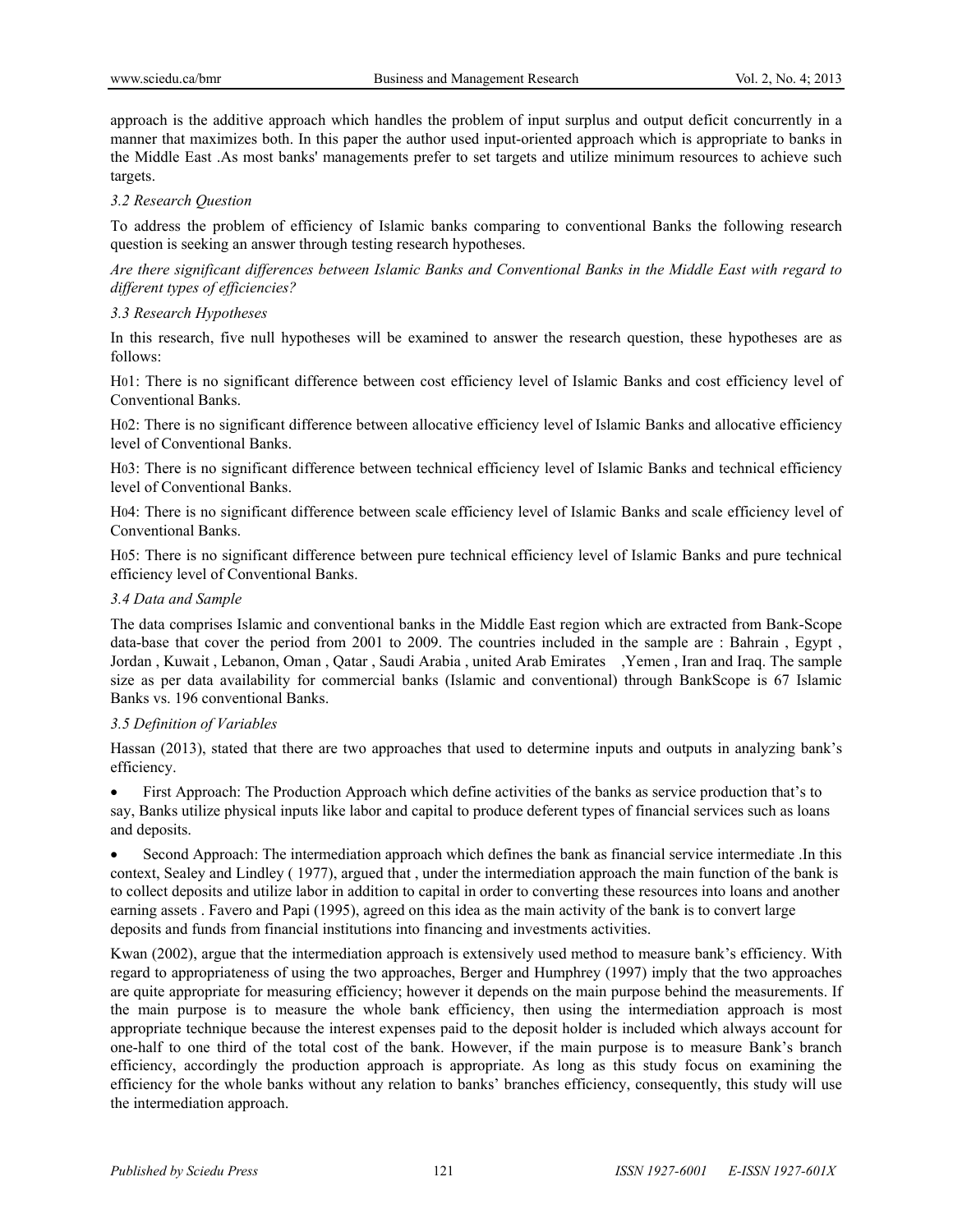There are three reasons to apply the intermediation approach in this research. First the intermediation approach is appropriate for evaluating the overall bank's efficiency. Second, It's widely used by several researchers .Third, the participation based approach of Islamic banking is an appropriate perspective for intermediation approach and for the intermediary role of the Islamic banking function. To select inputs and outputs of this study. The quantity of inputs is presented as X1 which is total deposits in the banks .The second Inputs is presented as X2 which is the Capital used to produce earning assets. The Third input is presented by X3 which is the overhead cost including salaries, wages and other operating cost. The output is presented by Y1 which is total earning assets

In the calculation of cost efficiency, besides quantity of input and output, prices of two inputs are similarly required. These prices are prices of deposits, represented by P1; and prices of labor and capital, represented by P2. While P1 is recognized as the income/profit paid to depositors divided by total deposits, P2 is calculated using personnel and other overhead expenses divided by the total assets.

# **4. Results and interpretation**

# *4.1 Cost Efficiency under CRS model*

Table 1 summarizes the mean values -Efficiency Score -of Islamic Banks under the Constant to scale Model CRS and over the period 2001till 2009. The results revealed that the , the cost efficiency score of Islamic Banks has been developed and enhanced over the time, However it's obviously clear that there is a decline of the cost efficiency score of year 2007 and 2008 consecutively .Which might be explained as it's due to the effect and consequences of the global financial crisis.

Table 1.

| <b>Bank Type</b>     | Years | C.E   | T.E   | A.E   |
|----------------------|-------|-------|-------|-------|
| <b>Islamic Banks</b> | 2001  | 0.721 | 0.828 | 0.871 |
|                      | 2002  | 0.717 | 0.831 | 0.863 |
|                      | 2003  | 0.795 | 0.897 | 0.886 |
|                      | 2004  | 0.797 | 0.873 | 0.913 |
|                      | 2005  | 0.801 | 0.865 | 0.926 |
|                      | 2006  | 0.818 | 0.869 | 0.941 |
|                      | 2007  | 0.758 | 0.897 | 0.845 |
|                      | 2008  | 0.784 | 0.918 | 0.854 |
|                      | 2009  | 0.896 | 0.955 | 0.938 |
| <b>Overall Mean</b>  |       | 0.797 | 0.862 | 0.925 |

C.E=Cos Efficiency, T.E=Technical Efficiency, A.E=Allocative Efficiency, S.E=Scale Efficiency, PTE=Pure Technical Efficiency

The overall pooled cost efficiency estimates 79.7%. This result suggest that, Islamic Banks in the Middle East waste 20.3% of its resources to produce specific level of output. That's to say, The Islamic Banks utilize only79.7% of its resources to generate the same level of output.

Table 2.

| <b>Bank Type</b>          | Years | C.E   | T.E   | A.E   |
|---------------------------|-------|-------|-------|-------|
|                           | 2001  | 0.745 | 0.875 | 0.851 |
| <b>Conventional Banks</b> | 2002  | 0.806 | 0.913 | 0.883 |
|                           | 2003  | 0.821 | 0.921 | 0.891 |
|                           | 2004  | 0.841 | 0.922 | 0.912 |
|                           | 2005  | 0.826 | 0.902 | 0.916 |
|                           | 2006  | 0.838 | 0.923 | 0.908 |
|                           | 2007  | 0.706 | 0.836 | 0.844 |
|                           | 2008  | 0.889 | 0.965 | 0.921 |
|                           | 2009  | 0.918 | 0.986 | 0.931 |
| <b>Overall Mean</b>       |       | 0.803 | 0.898 | 0.894 |

C.E=Cos Efficiency, T.E=Technical Efficiency, A.E=Allocative Efficiency, S.E=Scale Efficiency, PTE=Pure Technical Efficiency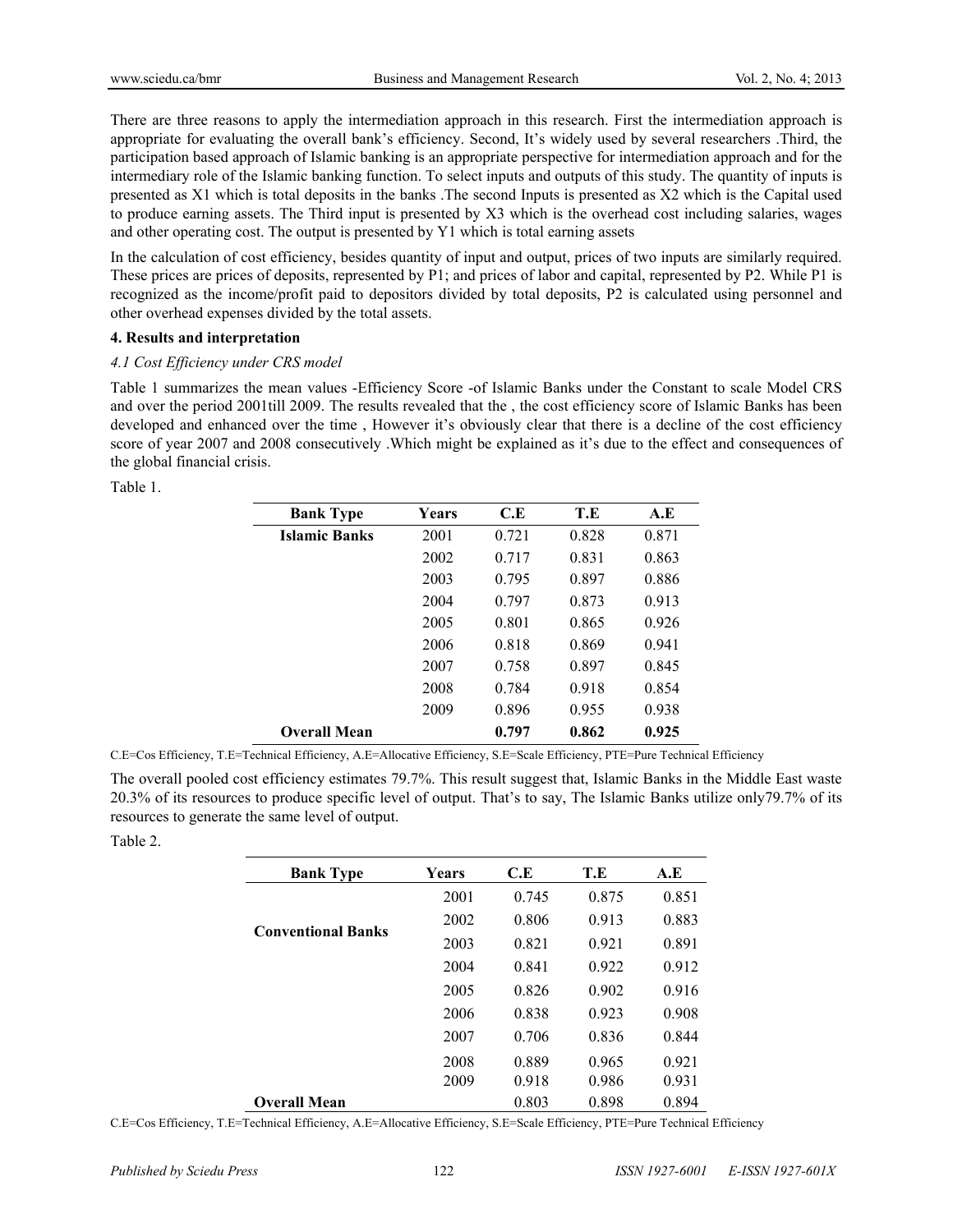The High score of 2009 of 86.8 % which might be translated into low score of inefficiency of 14.2 % could be explained by the high and quick recovery from the financial crisis consequences or the insignificant impact of the financial crisis on the Middle East Market .This might also support the explanation of genuinely operationally efficient as per Islamic Shariaa Rules .

Table 2 reveled that, The cost efficiency score of the conventional bank under the constant return to scale model -CRS- and over the period 2001-2009 is 80.1%. which means that the conventional banks in the Middle East waste around 20% of its resources to generate the same level of output .Comparing these scores with the Islamic Banks Scores the results revealed that , The cost efficiency score of Conventional Banks in the Middle East is slightly higher than the Cost efficiency score of the Islamic Banks . In other words the conventional banks waste less than the Islamic banks with regard to its recourses and might be considered as somewhat more efficient than Islamic banks in utilizing the available resources.

Normally, such slight increase of cost efficiency in Conventional Banks might be explained as follows:

- The conventional Banks have more experience in banking operation than Islamic Banks, As Islamic Banks have been introduced to the Middle East Market two decade ago.
- The high cost of Islamic Banks 'Staff as there is a shortage of Islamic banking expertise in the middle East especially in The executive and Senior Management Levels .
- The high cost of Scholars or what so called Shariaa Board.
- Islamic Banks, especially in the GCC region allocated huge budget for marketing and promotion so that these banks are able to professionally compete with conventional banks.
- The contentious development and the updating banking operation systems with regard to software and its platform to be able to meet the high standard expectation of service of their clients and the prospect clients .So, that competing the conventional banks Such cost definitely has its impact on the operation cost of the Islamic Banks .

# *4.2 Technical and Allocative Efficiency under CRS Model*

The Allocative efficiency measure the ability of the bank's management to utilize resources in optimal proportion giving their relevant cost/price to maximize bank's profit (Hassan 2012).

Table 1 and table 2 revealed the results of Allocative efficiency score of Islamic and conventional Banks consecutively under CRS model .The mean Value of Allocative efficiency is 92.5% for the overall Islamic Banks Pool .That's to say the inefficiency of Islamic banks management is 7.75% .Comparing score of Allocative efficiency of Islamic banks with conventional bank table 2 revealed that the conventional banks have an Allocative efficiency score of 87.4 % which mean that the Islamic banks were more efficient than conventional banks with regard to allocating input and output professionally at given price to maximize profit of the banks .

Technical efficiency measure the ability of banks management to obtain maximum output from a given specific input or minimize input for a given set of output (Hassan 2012). Table 1 suggests the result of overall technical efficiency of Islamic banks over the period 2000-2009 is 86.2%. This means that the Islamic Bank could save 14.8% of their resources to produce same level of output. In other words, The Islamic Bank technically were inefficient by 14.8% accordingly bank's management potentially could reduce the current input level by 14.8% to produce the same level of output. Table 2 revealed the results of overall technical efficiency with regard to conventional banks is 89.8% which means that the conventional banks were inefficient by 10.2% to efficiently produce same level .Accordingly, The conventional banks management could save 10.2% of its resources to produce same level of output in other word leave output unchanged

# *4.3 Cost Efficiency under Variable to Scale Model*

Table 3 summarizes cost efficiency scores of Islamic Banks under the Variable to scale Model (VRS) and over the period 2001till 2009.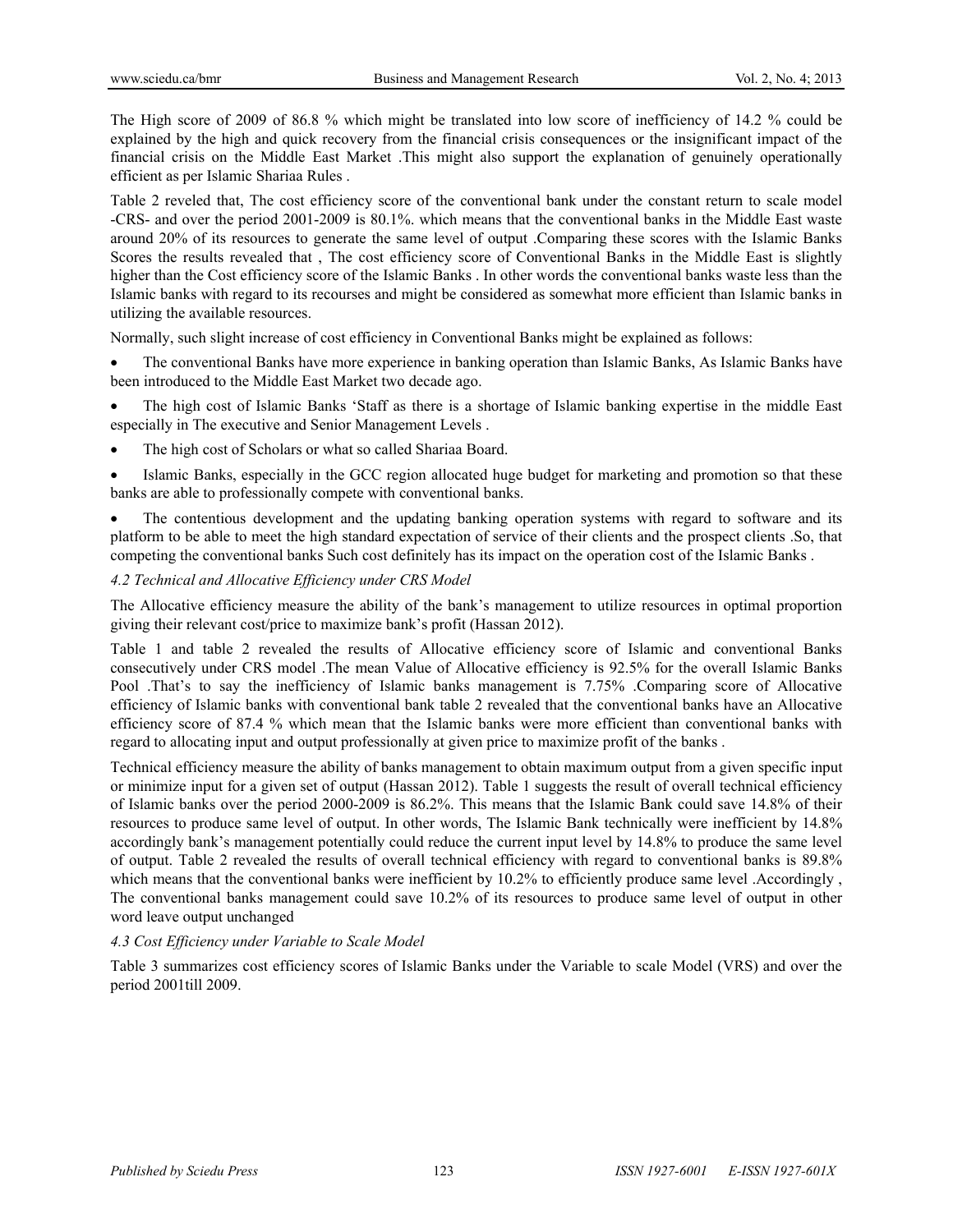| <b>Bank Type</b>    | Years | C.E   | T.E   | A.E   | <b>SE</b> | <b>PTE</b> |
|---------------------|-------|-------|-------|-------|-----------|------------|
| Islamic Banks       | 2001  | 0.788 | 0.882 | 0.893 | 0.916     | 0.808      |
|                     | 2002  | 0.848 | 0.896 | 0.946 | 0.846     | 0.758      |
|                     | 2003  | 0.856 | 0.891 | 0.961 | 0.928     | 0.827      |
|                     | 2004  | 0.873 | 0.941 | 0.928 | 0.913     | 0.859      |
|                     | 2005  | 0.833 | 0.885 | 0.941 | 0.962     | 0.851      |
|                     | 2006  | 0.848 | 0.889 | 0.954 | 0.964     | 0.857      |
|                     | 2007  | 0.839 | 0.891 | 0.942 | 0.903     | 0.805      |
|                     | 2008  | 0.850 | 0.898 | 0.946 | 0.923     | 0.829      |
|                     | 2009  | 0.950 | 0.912 | 0.909 | 0.943     | 0.860      |
| <b>Overall Mean</b> |       | 0.817 | 0.895 | 0.913 | 0.976     | 0.873      |

Table 3.

C.E=Cos Efficiency, T.E=Technical Efficiency, A.E=Allocative Efficiency, S.E=Scale Efficiency, PTE=Pure Technical Efficiency Table 4.

| <b>Bank Type</b>          | Years | C.E   | T.E   | A.E   | <b>SE</b> | <b>PTE</b> |
|---------------------------|-------|-------|-------|-------|-----------|------------|
| <b>Conventional Banks</b> | 2001  | 0.780 | 0.896 | 0.871 | 0.954     | 0.855      |
|                           | 2002  | 0.833 | 0.943 | 0.883 | 0.968     | 0.913      |
|                           | 2003  | 0.866 | 0.966 | 0.896 | 0.948     | 0.916      |
|                           | 2004  | 0.854 | 0.957 | 0.892 | 0.985     | 0.943      |
|                           | 2005  | 0.854 | 0.953 | 0.896 | 0.968     | 0.922      |
|                           | 2006  | 0.844 | 0.984 | 0.858 | 0.993     | 0.977      |
|                           | 2007  | 0.831 | 0.942 | 0.882 | 0.849     | 0.800      |
|                           | 2008  | 0.925 | 0.943 | 0.981 | 0.961     | 0.906      |
|                           | 2009  | 0.938 | 0.954 | 0.983 | 0.979     | 0.934      |
| <b>Overall Mean</b>       |       | 0.813 | 0.915 | 0.889 | 0.987     | 0.903      |
|                           |       |       |       |       |           |            |

C.E=Cos Efficiency, T.E=Technical Efficiency, A.E=Allocative Efficiency, S.E=Scale Efficiency, PTE=Pure Technical Efficiency

The results revealed that the , the cost efficiency score of Islamic Banks has been developed and enhanced over the time , However it's also clear that there is a decline of the cost efficiency score of year 2007 due to the financial crisis which affect most of financial institution worldwide.

The overall pooled cost efficiency estimates 81.7%. This result suggests that, Islamic Banks in the Middle East waste 18.3% of its resources to produce specific level of output. Table 4 suggests the cost efficiency score of the conventional bank is 82.3% under the variable return to scale model -VRS- and over the period 2001-2009, that's to say the conventional banks in the Middle East waste 17.7% of its resources.

In other word the inefficiency score of Islamic Banks is 18.3% and the Conventional Banks is 17.7%. It's also clear that the overall cost efficiency score of Conventional Banks in the Middle East is slightly higher than the Cost efficiency score of the Islamic Banks . In other words the conventional banks waste less than the Islamic banks with regard to its recourses and might be considered as somewhat efficient than Islamic banks in utilizing the available resources under the variable return to scale model.

# *4.4 Technical and Allocative Efficiency under VRS Model*

Table 1 and table 2 revealed the results of Allocative efficiency score of Islamic and conventional Banks consecutively under VRS model .The mean Value of Allocative efficiency is 91.3% for the overall Islamic Banks Pool .That's to say the inefficiency of Islamic banks management is 8.7%. Comparing score of Allocative efficiency of Islamic banks with conventional bank table 2 revealed that the conventional banks have an Allocative efficiency score of 88.9 % which mean that the Islamic banks were more efficient than conventional banks with regard to allocating input and output professionally at given price to maximize profit of the banks .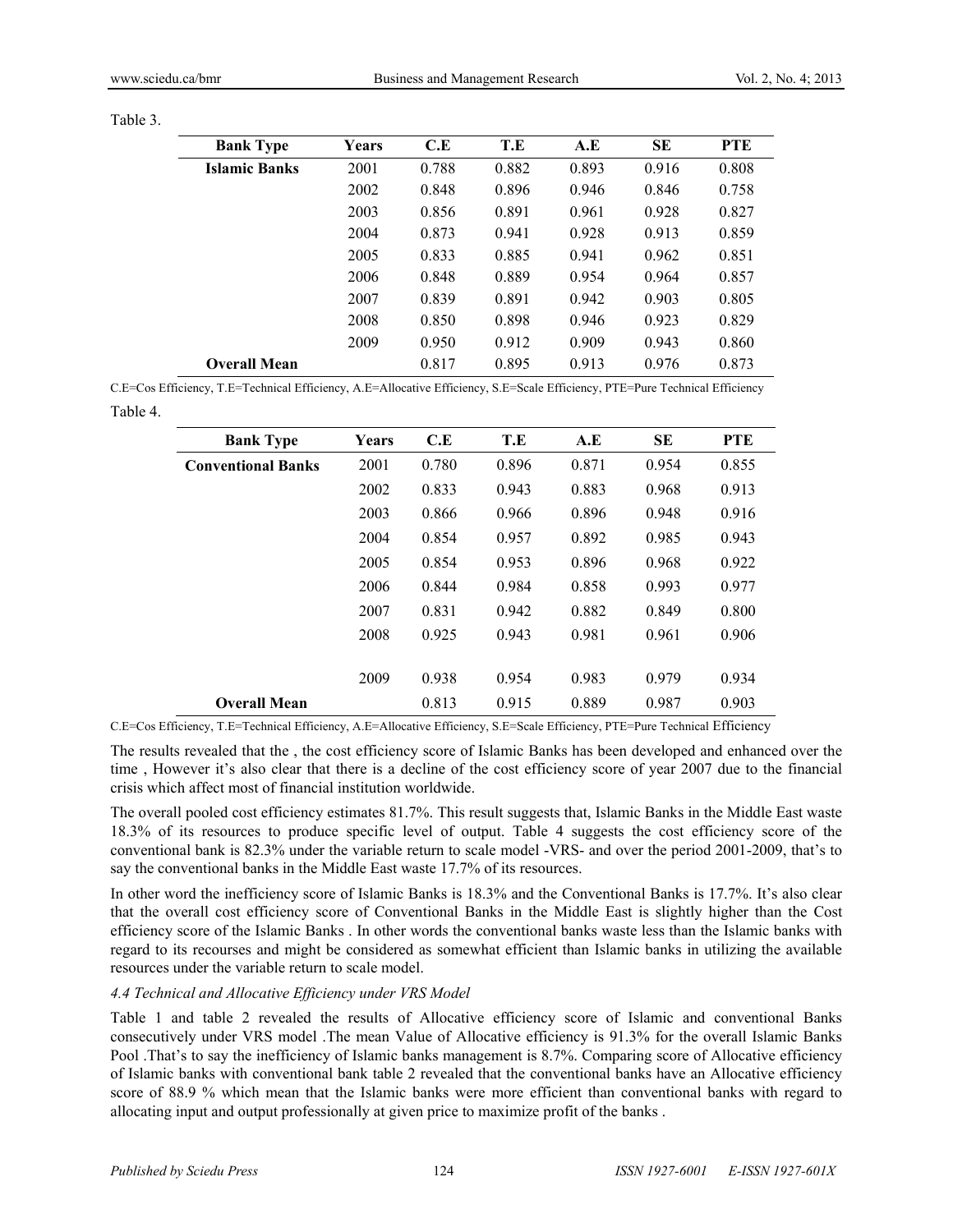Table 1 suggests the results of overall technical efficiency of Islamic banks over the period 2000-2009. The Technical Efficiency mean value is 89.5%. This means that the Islamic Bank could save 10.5% of their resources to produce same level of output. In other words, The Islamic Bank technically were inefficient by 10.5 % accordingly bank's management potentially could reduce the current input level by 10.5 % to produce the same level of output. Table 2 revealed the results of overall technical efficiency with regard to conventional banks is 91.5% which means that the conventional banks were inefficient by 8.5% to efficiently produce same level .Accordingly , The conventional banks management could save 8.5% of its resources to produce same level of output in other word leave output unchanged .

The main advantage of using VRS model is that, this model gives the researchers the ability to decompose the overall Technical efficiency of the banks into Pure Technical Efficiency and Scale Efficiency .Accordingly drawing a deep analyzed image of management professionalism.

Table 3 and 4 revealed the scale efficiency score and pure technical efficiency score of Islamic Banks and Conventional Banks respectively.

Scale efficiency score measures the relationship between average production cost per unit and volume and it provides a clear view of the scale and mass volume impact on overall technical efficiency score. While Pure Technical efficiency score measure the technical efficiency of the bank without the effect of scale efficiency. The results in table 3 suggest that, the overall scale efficiency score of Islamic banks is 97.6% and while table 4 revealed that the overall scale efficiency score is 98.7%. The overall pure technical efficiency of Islamic banks is 87.3% as shown in table 3 while the overall pure technical efficiency of conventional banks is 90.3%. This means that bank managers are not following appropriate and efficient management practices in selecting correct input combinations. These results suggest the attribution of pure technical efficiency is lower than the attribution of Scale efficiency as the source of overall Technical efficiency. From this, it can be said that technical inefficiency is highly driven by pure technical efficiency which mean that there is an underutilization and wasting of banks resources/inputs. Also there is another contribution from scale efficiency, in other word there is scale related problems and inappropriate scale of operation for Islamic Banks and Conventional Banks. Also, the results might be explained by the global economic challenges and the global financial crisis which had a significant impact on Banks performance.

#### *4.5 Results of T-Test*

As per the above mentioned results and discussion it's obviously that there is a slight differences in efficiency levels between Islamic Banks and conventional Banks. However, the researcher deeply investigates whether such differences are significant or not. Accordingly, T-Test used to investigate such differences and explain the significant issue.

| Year    | CЕ    | TЕ      | AЕ    |
|---------|-------|---------|-------|
| 2001    | 0.335 | 0.191   | 0.255 |
| 2002    | 0.710 | 0 1 3 6 | 0.528 |
| 2003    | 0.636 | 0.237   | 0.141 |
| 2004    | 0.626 | 0.143   | 0.447 |
| 2005    | 0.649 | 0.136   | 0.216 |
| 2006    | 0.060 | 0.062   | 0.482 |
| 2007    | 0.087 | 0.110   | 0.064 |
| 2008    | 0.703 | 0 366   | 0.096 |
| 2009    | 0.868 | 0 1 7 1 | 0240  |
| Overall | 0.474 | 0.069   | 0.756 |

Table 5. P values of T-test under CRS Model

C.E=Cos Efficiency, T.E=Technical Efficiency, A.E=Allocative Efficiency

T-Test has been used to examine whether there are significant differences between Islamic Banks and Conventional Banks Table 5 shows the p values result of t-test under CRS approach to examine whether such significance differences exists or not as the comparison between the efficiency mean of Islamic banks and Conventional Banks were statistically insignificant. The results also revealed that the p values for the differences in efficiency were 0.3349, 0.7097, 0.6362, 0.6256, 0.6492, 0.0603, 0.0874, 0.7031, 0.8681 Respectively. While the result of T-Test of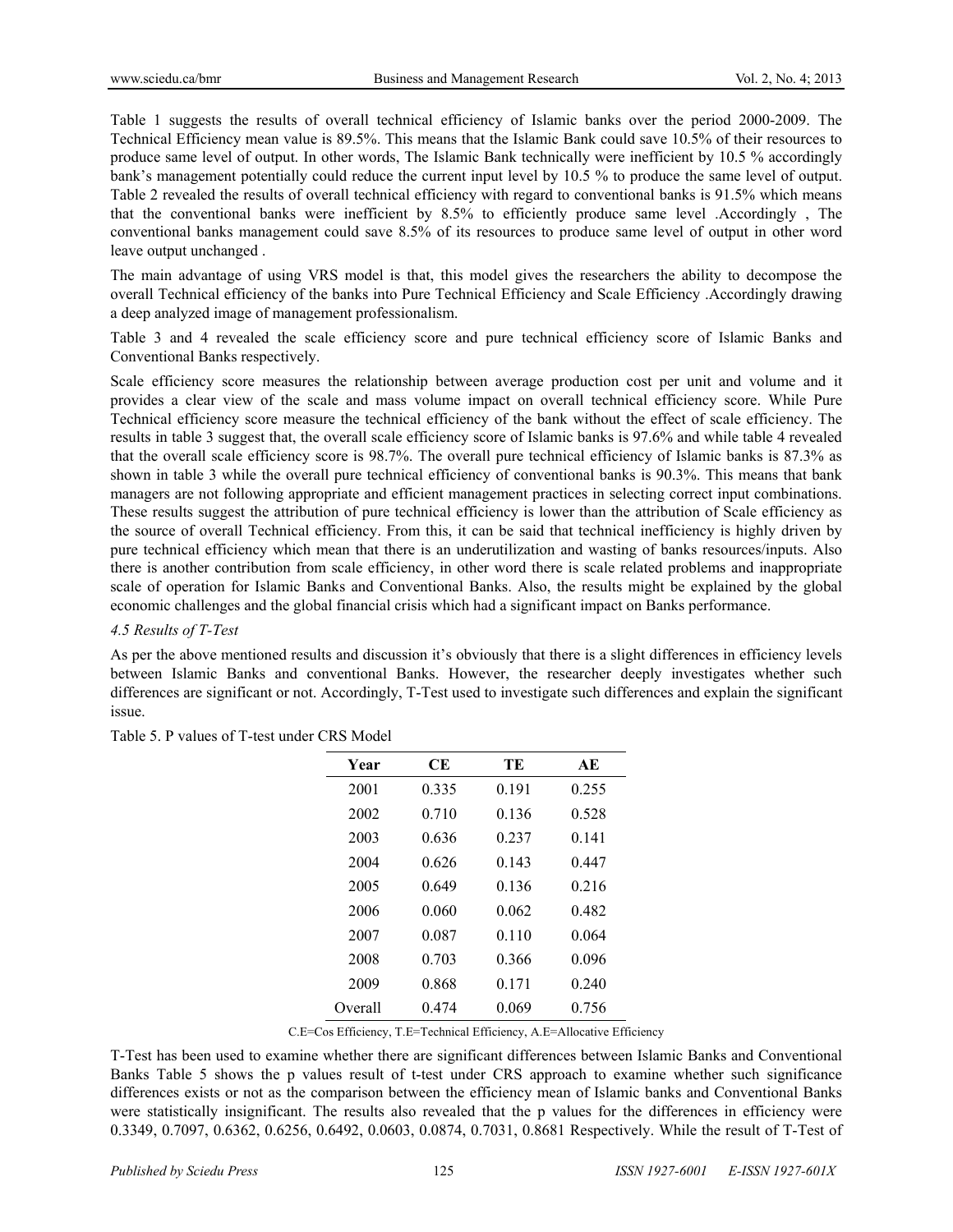overall cost efficiency score (Pool of Banks) over the period between 2001 till 2009 is 0.4741which indicate that there is no significant differences.

Table 6 shows the result of t-test under VRS approach to examine whether such significance differences exists or not as the comparison between the efficiency mean of Islamic banks and Conventional Banks were statistically insignificant. The results also revealed that the p values for the differences in efficiency were 0.6851, 0.398, 0.0516, 0.5049 , 0.0757 , 0.9249 , 0.3617 , 0.331 , 0.8188 Respectively. While the result of T-Test of overall cost efficiency score (Pool of Banks) over the period between 2000 till 2009 under VRS model is (p=0.5303), which indicate that there is no significant differences between Islamic Banks and Conventional Banks.

Table 6. P values of T-test under VRS Model

| Year    | CE    | TЕ    | АE    | SE    | <b>PTE</b> |
|---------|-------|-------|-------|-------|------------|
| 2001    | 0.685 | 0.172 | 0.116 | 0.475 | 0.154      |
| 2002    | 0.398 | 0.113 | 0.096 | 0.917 | 0.243      |
| 2003    | 0.052 | 0.423 | 0.060 | 0.490 | 0.406      |
| 2004    | 0.505 | 0.115 | 0.153 | 0.778 | 0.118      |
| 2005    | 0.076 | 0.105 | 0.055 | 0.432 | 0.090      |
| 2006    | 0.925 | 0.159 | 0.393 | 0.336 | 0.178      |
| 2007    | 0.362 | 0.256 | 0.232 | 0.365 | 0.153      |
| 2008    | 0.331 | 0.311 | 0.193 | 0.353 | 0.184      |
| 2009    | 0.819 | 0.821 | 0.788 | 0.146 | 0.170      |
| Overall | 0.530 | 0.332 | 0.681 | 0.385 | 0.110      |

C.E=Cos Efficiency, T.E=Technical Efficiency, A.E=Allocative Efficiency, S.E=Scale Efficiency, PTE=Pure Technical Efficiency

Accordingly and based on the above mentioned results there is no significant differences in overall cost efficiency or what so called economic efficiency between Islamic banks and conventional banks over the period 2001-2009 under both CRS, and VRS.

# *4.6 Overall Technical Efficiency*

Table 5 shows the result of t-test under CRS approach to examine whether such significance differences exists or not as the comparison between the efficiency mean of Islamic banks and Conventional Banks were statistically insignificant. The results also revealed that the p values for the differences in efficiency were 0.1913 , 0.1357 , 0.2373 , 0.1431, 0.1363 , 0.0623 , 0.1102 , 0.3656 , 0.1712 Respectively .The T-Test for the overall pool shows that there is no significant difference between Islamic Banks and Conventional Banks as p value = 0.0697

Table 6 shows the result of t-test under VRS approach to examine whether such significance differences exists or not as the comparison between the efficiency mean of Islamic banks and Conventional Banks were statistically insignificant. The results also revealed that the p values for the differences in efficiency were 0.1722, 0.1127, 0.4234 , 0.1151 , 0.105 , 0.1588 , 0.2561 , 0.3108, 0.8213 Respectively .Also , The T-Test for overall Technical efficiency indicate that there is no significant differences between Islamic Banks and Conventional banks as p value = 0.332.

Accordingly, there are no significant differences in overall technical efficiency between Islamic banks and conventional banks over the period 2001-2009 under both CRS, and VRS.

# *4.7 Allocative Efficiency*

Using T-Test to investigate the existence of significant differences between Islamic Banks and Conventional Banks has been revealed results of insignificant differences as p values shown in table 5 under CRS were 0.2552 , 0.5283, 0.141, 0.4473 , 0.2158 , 0.4823 , 0.06 , 0.0959 , 0.2398 respectively, while under VRS approach the results as shown in table 6 were 0.1155, 0.0962 , 0.0603, 0.1531, 0.0554, 0.3931, 0.2324 , 0.193, 0.7882. Accordingly, there is no significant difference between Allocative efficiency level of Islamic Banks and Allocative efficiency level of Conventional Banks. While the t-Test of overall pool indicate also non existence of significant differences between two types of banks as p value  $=0.756$ 

The results of table 6 revealed that , the Allocative efficiency score of Islamic Banks under VRS over the period 2001 till 2009 were 0.733, 0.766 , 0.791, 0.908, 0.981, 0.912, 0.942, 0.986, 0.829 respectively and the Allocative Efficiency score of Conventional Banks were 0.551, 0.513, 0.506, 0.691, 0.626, 0.758 , 0.712, 0.761, 0.781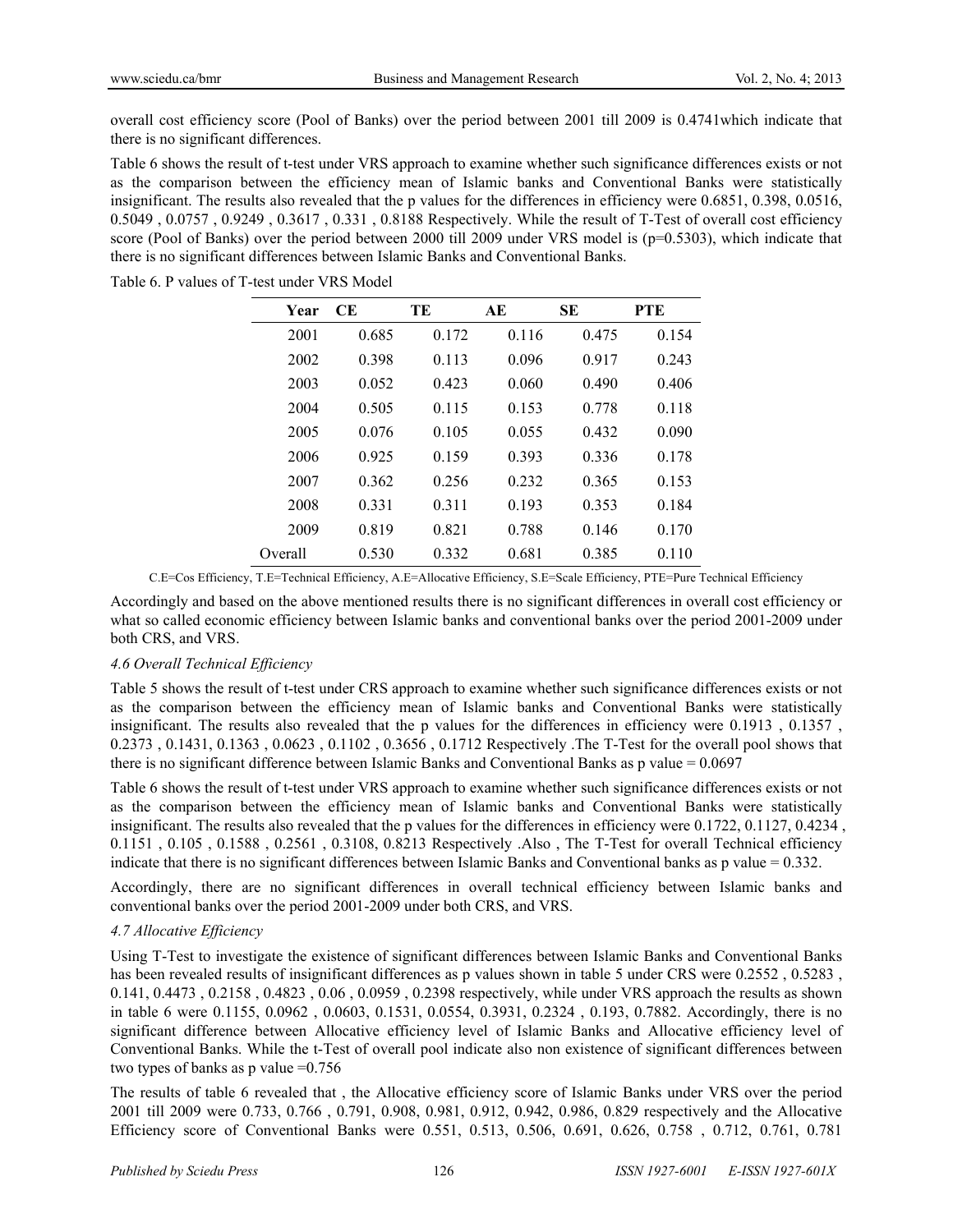respectively. While the t-Test of overall pool indicate also non existence of significant differences between two types of banks as p value  $= 0.681$ 

# *4.8 Scale Efficiency Pure Technical Efficiency*

The results of p values under T-Test as shown in table 6 of VRS were 0.4751, 0.9167, 0.4901, 0.7784, 0.4318, 0.3364, 0.3651, 0.3526, 0.1462 respectively. Accordingly there is no significant difference between Scale Technical efficiency level of Islamic Banks and Scale Technical efficiency level of Conventional Banks. And with regard to testing such difference using the overall pool, t-test show that there is no significant differences between Islamic Banks and conventional Banks as p value= 0.3853

T-Test also, shows that there is no significant difference between Pure Technical efficiency level of Islamic Banks and Pure Technical Efficiency level of Conventional Banks p values shown in table 6 under VRS were 0.1539, 0.2433, 0.4063, 0.1184, 0.0901, 0.1779, 0.1527, 0.1841, 0.1698 respectively. And with regard to testing such difference using the overall pool , t-test show that there is no significant differences between Islamic Banks and conventional Banks as p value= 0.1096.

Accordingly and based on the above mentioned results , There is no significant differences between Islamic Banks and Conventional banks concerning Scale efficiency and Pure Technical Efficiency .

# **5. Conclusion**

This paper examined the efficiency levels of Islamic and Conventional banks as an attempt to understand the differences between the two banking systems.

Two final conclusions are suggested by the results of this paper : First, There is an obvious success of converting high operational cost of Islamic Banks into adding value to the banking system and accordingly to its clients comparing to conventional banks which already used high standard of technology to secure the efficiency of its banking operations.

Second, The Learning curve of Islamic Banks Management had been enhanced with regard to cost efficiency and resources utilization; however as per results revealed in this paper more improvement and enhancements are required to efficiently utilize the available resources of Islamic banks. Also, Increase the awareness of cost efficiency concept of the senior management could be considered as a factor that influence the overall cost efficiency or what so called economic efficiency of Islamic Banks .Accordingly , it could be reflected on Banks' profit and increase Senior management's bonus and employees 'profit share.

It's worthy mentioning that there are some limitations of these results and analysis as they depend only on the intermediation approach and input –oriented technique of DEA , However there are other approaches and techniques that haven't examined yet in this paper .As a suggestion for further researches , researchers may try to examine other techniques and other non-parametric approached in addition to the parametric approaches to be able to draw a comprehensive picture about the efficiency concept of Islamic and conventional Banking systems in the Middle East and compare the results across different regions.

# **References**

- Al-Jarrah, I. & Molyneux, P. (2003). *Efficiency in Arabian banking*. Paper presented at the International Conference on Financial Development in Arab Countries, Abu Dhabi, UAE.
- Bader, M. K., M. Shamsher, M. Ariff & H. Taufiq. (2007). Cost, Revenue and Profit Efficiency of Islamic Versus Conventional Banks: International Evidence Using Financial Ratios Approach , paper submitted to the Special Issue on Performance Analysis of the Islamic Banking and Financial Industry, *Review of Islamic Economics*,  $11(1)$ .
- Banker, R., A. Charnes, & W. Cooper. (1984). Some Models for Estimating Technical and Scale Inefficiencies in Data Envelopment Analysis. *Management Science,* 30 (9), pp. 1078-1092. http://dx.doi.org/10.1287/mnsc.30.9.1078
- Bauer, P., A. Berger, G. Ferrier, & D. Humphrey. (1997). Consistency Conditions for Regulatory Analysis of Financial Institutions: A Comparison of Frontier Efficiency Methods. *Finance and Economics Discussion Series,*  Federal Reserve Board, USA, 50, pp. 85-144.
- Berger, A. & D. Humphrey. (1997). Efficiency of Financial Institutions: International Survey and Directions for Future Research. *European Journal of Operational Research,* 98, pp. 175-212. http://dx.doi.org/10.1016/S0377-2217(96)00342-6